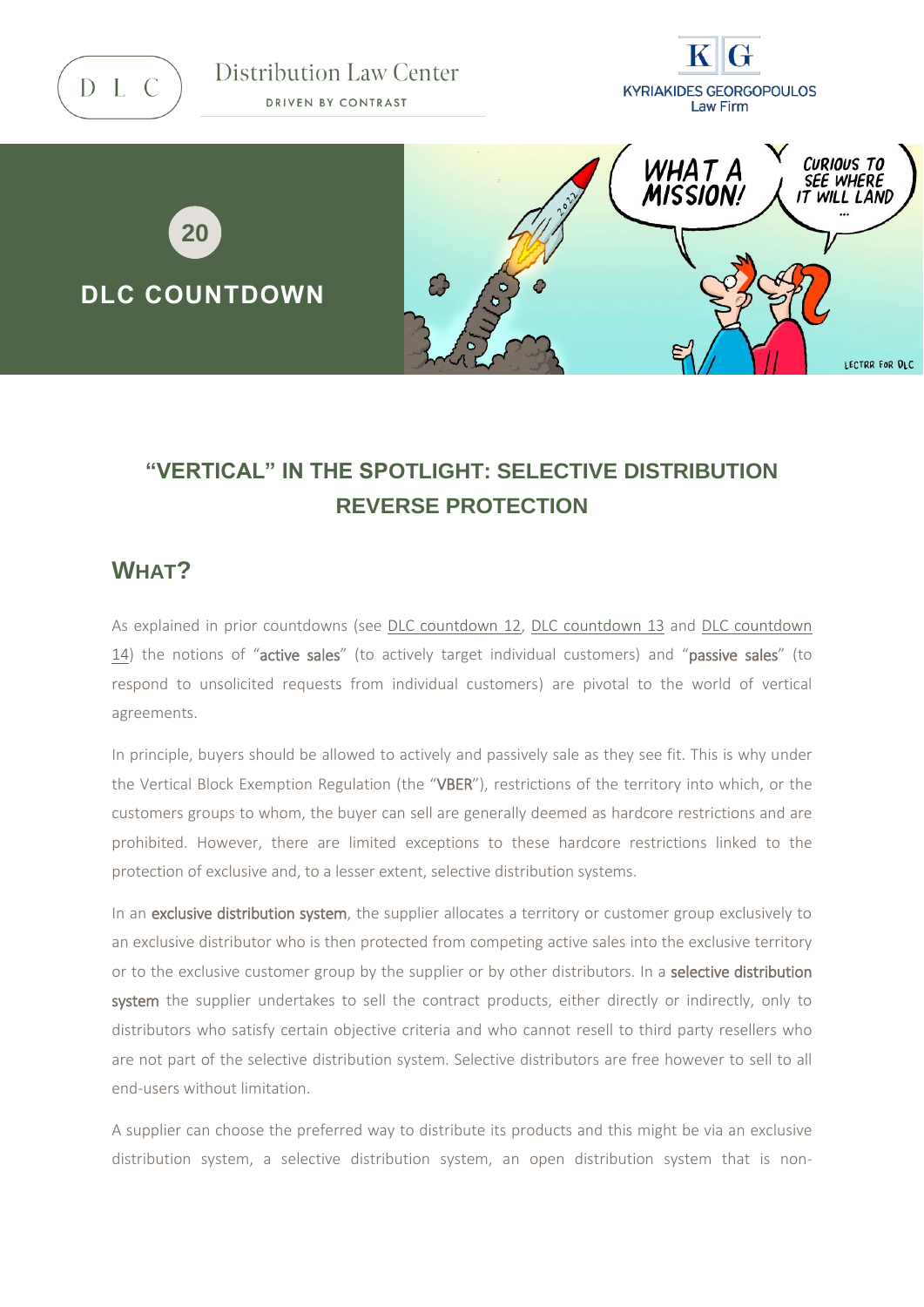



exclusive/non-selective or any combination of the above (when distributing its products in different territories).

But what happens when the supplier has opted to apply a 'hybrid' distribution system, namely one which includes both exclusive as well as selective distributors, depending on the territory or customer group? This countdown addresses the amendments introduced by the new VBER regarding the instances where an active and/or passive sales prohibition may be imposed within 'hybrid' distribution systems, as a means to practically facilitate and better protect their co-existence.

#### **NOW?**

Under the current VBER regime, an exclusive distributor is protected against active sales, meaning that distributors outside the exclusive territory/customer group to actively pursue sales in the exclusive territory/customer group assigned to the exclusive distributor.

This applies to hybrid distribution systems as well. Whilst selective distributors cannot be restricted as to the customers to whom they sell (Article 4(c) of the VBER), the Vertical Guidelines (Guidelines) confirm in paragraph 56 that a supplier is allowed to prohibit its selective distributors to pursue active sales in territories where the supplier has appointed an exclusive distributor.

The opposite does not apply. Under the VBER and Guidelines, a selective distributor does not enjoy protection against active or passive sales from distributors outside the selective territory, irrespective of whether they are exclusive or unauthorised distributors.

#### **THE FUTURE AS OF 1 JUNE 2022?**

When exclusive or non-exclusive and selective distribution systems exist in parallel, the new VBER establishes a framework that protects selective distribution systems from exclusive or non-exclusive distributors, and exclusive distribution systems from selective distributors (reverse protection system).

In particular, draft articles  $4(b)(ii)$  and  $4(d)(ii)$  VBER allows a supplier to protect its selective distribution system in one territory by preventing active and passive sales to unauthorised distributors in that territory by exclusive or non-exclusive distributors located outside that territory. Like before, draft article 4(c)(i) VBER allows the supplier to protect its exclusive distribution system in a given territory against active sales by members of a selective distribution system operating in another territory.

In both cases, there is a pass on possibility meaning that the supplier may require that the exclusive and non-exclusive distributor passes its obligation under 4(b)(ii) and 4(d)(ii) VBER to its customers and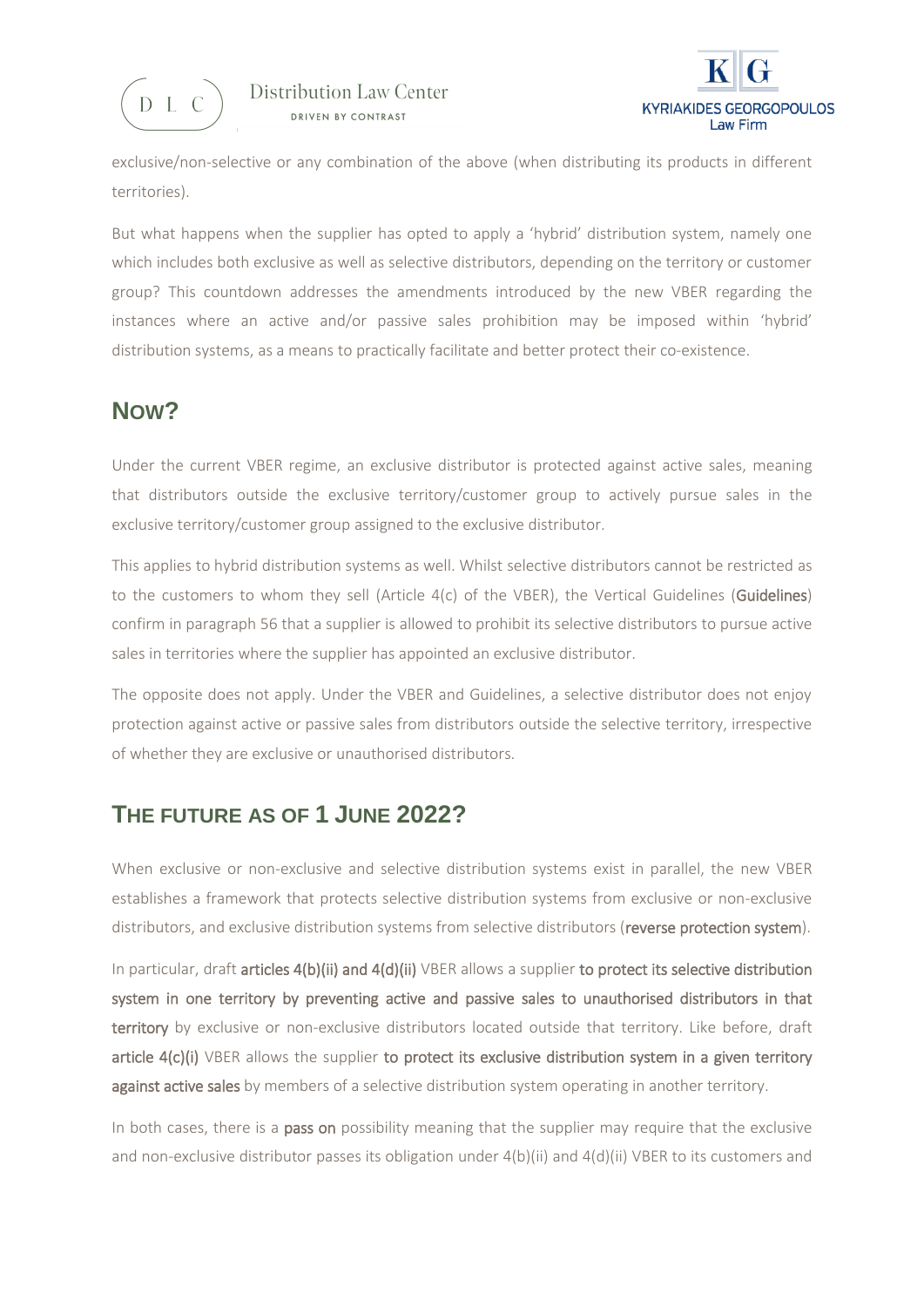



that the selective distributor passes on its obligation under 4(c)(i) VBER to its customers that have entered into a distribution agreement with the supplier or with a party that was given distribution rights by the supplier.

### **IN PRACTICE?**

By way of example, a supplier of watches may have established an exclusive distribution system in member state A (appointing exclusive distributor A), whereas in all other member states he operates a selective distribution system. The supplier can oblige exclusive distributor A (as well as all customers of A) not to actively sell to or respond to unsolicited requests by unauthorised distributors in the other member states (new article 4(b)(ii)). That way, selective distributors are protected from sales to unauthorised distributors active in their territories. At the same time, the supplier can impose on all members of its selective distribution systems to not actively sell watches in member state A, thereby protecting A's exclusive territory (new article 4(c)(i) first hyphen).

Under the current VBER, exclusive distributor A could actively and passively sell to unauthorised distributors located in the selective territory, or to unauthorised distributors in its own territory, for subsequent sales to unauthorised distributors in the selective territory, without the possibility for the supplier to protect selective distributors against such sales.

## **ASSESSMENT?**

The draft article  $4(c)(1)$  mirrors draft Articles  $4(b)(ii)$  and  $4(d)(ii)$ , which allows businesses to adopt hybrid systems of distribution across the EU that will respond better to the genuine needs of their businesses.

As exclusive distribution systems were already shielded from active sales, the new articles constitute a major novelty in relation to the protection of selective distribution systems from both active and passive sales coming from exclusive or non-exclusive territories.

All in all, the established reverse protection system reveals the more flexible approach adopted by the Commission that intends to practically facilitate and protect the co-existence of these two distribution systems and their protection from one another, ensuring that choices lawfully made under the block exemption are not undermined as a consequence of the fact that a single distribution system is not implemented across the whole of the EEA.